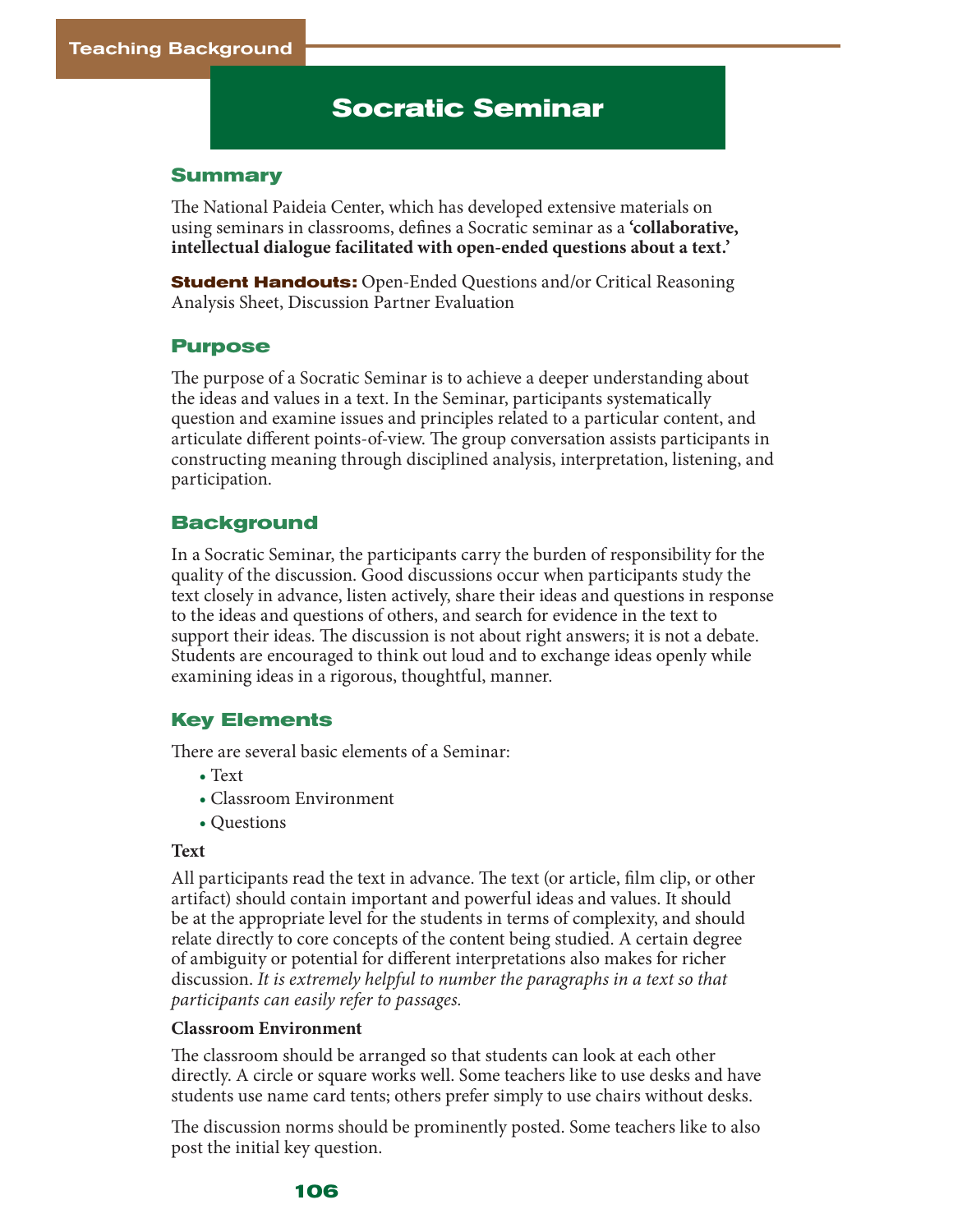## **Socratic Seminar continued**

#### **Questions**

Prepare several questions in advance, in addition to questions that students may bring to class. Questions should lead participants into the core ideas and values and to the use of the text in their answers. Questions must be open-ended, reflect genuine curiosity, and have no 'one right answer'! Choose one question as the key interpretive question of the seminar to focus on and begin discussion.

During the seminar, use particular questions to move the discussion along. Towards the end of the seminar, some teachers like to use closing questions that encourage participants to apply the ideas to their personal experiences and opinions. Answering these closing questions does not require use of the text but provides students with the chance to share their own perspectives. Lastly, debriefing questions help students reflect on the process of the seminar.

- **• Sample questions to serve as the key question or interpret the text:** What is the main idea or underlying value in the text? What is the author's purpose or perspective? What does (a particular phrase) mean? What might be a good title for the text? What is the most important word/sentence/paragraph?
- **• Sample questions to move the discussion along:** Who has a different perspective? Who has not yet had a chance to speak? Where do you find evidence for that in the text? Can you clarify what you mean by that? How does that relate to what (someone else) said? Is there something in the text that is unclear to you? Has anyone changed their mind?
- **• Sample questions to bring the discussion back to students in closing:** How do the ideas in the text relate to our lives? What do they mean for us personally? Why is this material important?

Is it right that….? Do you agree with the author?

**• Sample debriefing questions:** Do you feel like you understand the text at a deeper level? How was the process for us? Did we adhere to our norms? Did you achieve your goals to participate? What was one thing you noticed about the seminar?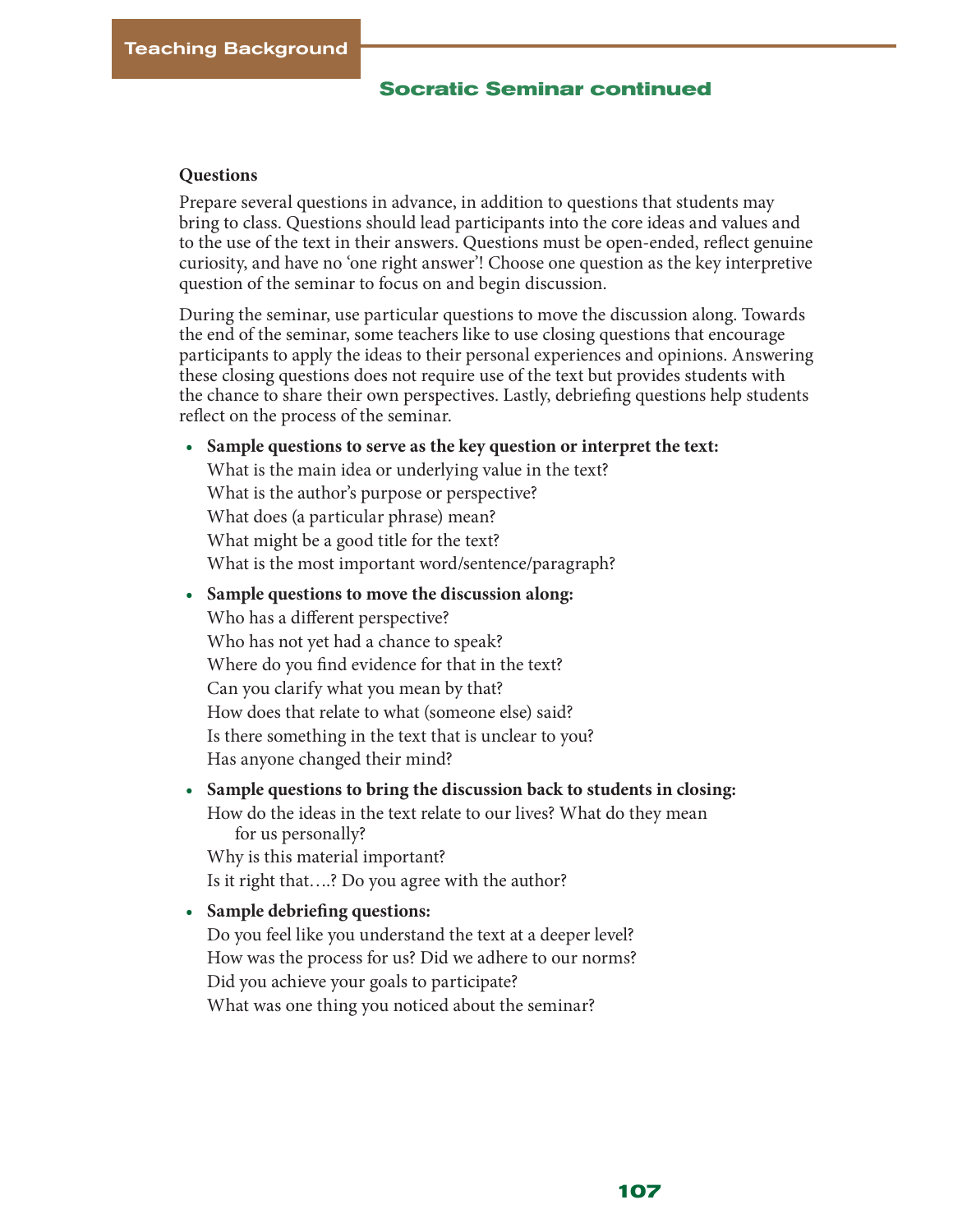## **Socratic Seminar continued**

## **Seminar Structure**

The Seminar can be divided into three time periods:

### **Before the Seminar**

- Introduce the seminar and its purpose (to facilitate a deeper understanding of the ideas and values in the text through shared discussion).
- Have students read the text. They may use one of several formats to process the information. The Open-Ended Questions and/or the Critical Reasoning Analysis Sheet can be used to help students understand the content. These can be used as the 'ticket' to participate in the seminar. Share any expectations related to assessment.
- Review the Discussion Norms
- In addition to the classroom discussion norms you may have already set, it is important to include the following norms, or ones that are similar:
	- Don't raise hands
	- Listen carefully
	- Address one another respectfully
	- Base any opinions on the text

Additional norms might include

- Address comments to the group (no side conversations)
- Use sensitivity to take turns and not interrupt others
- Monitor 'air time'
- Be courageous in presenting your own thoughts and reasoning, but be flexible and willing to change your mind in the face of new and compelling evidence

### **During the Seminar**

- Be seated at the level of the students and remind them to address each other and not you!
- Pose the key question.
- Ask participants to relate their statements to particular passages, to clarify, and to elaborate.
- If the conversation gets off track, refocus students on the opening question by restating it.
- Use additional questions to move the discussion along.
- Invite those who have not spoken into the conversation. Some teachers use talking chips (each student is allotted a number of chips that they use when they make a contribution) or a talking chain (asking each person to comment or pass in a circle). The chips may be especially useful when working with very young children but should be used only until students 'get the idea'.
- You may wish to record for your own purposes the main ideas discussed and the contributions people make (using a shorthand or diagram) to refer to as you facilitate.
- It can be helpful to summarize the main points made in the discussion, either at a quiet point or towards the end of the discussion.

### **After the Seminar**

- Ask debriefing questions of the students.
- Share your own experience with the seminar as a facilitator.

#### **108**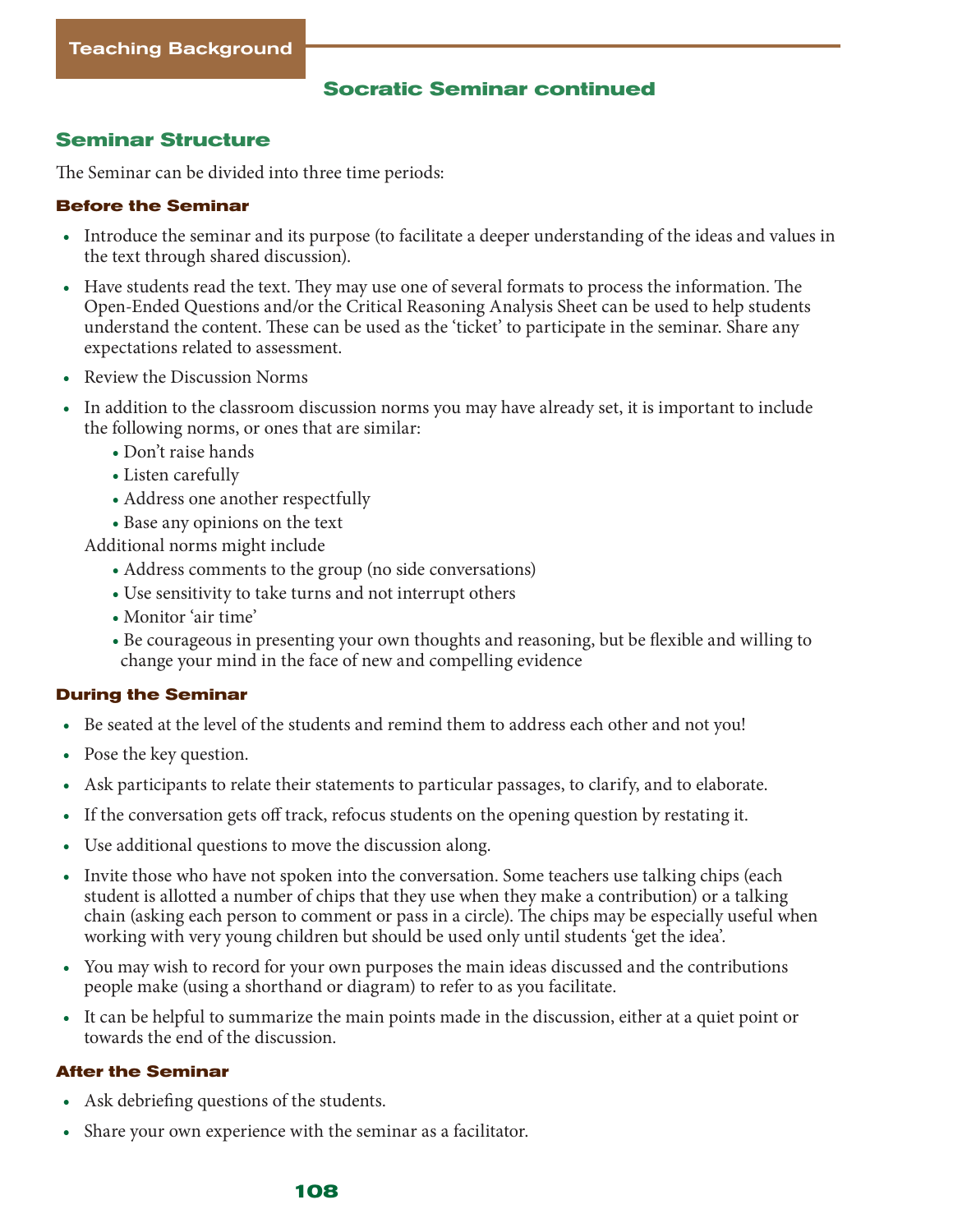*A Socratic discussion is a text-based discussion in which an individual sets their own interpretations of the text alongside those of other participants. The aim is a mutual search for a clearer, wider and deeper ('enlarged') understanding of the ideas, issues, and values in the text at hand. It is shared inquiry, not debate; there is no opponent save the perplexity all persons face when they try to understand something that is both difficult and important.* 

*— Walter Parker, PhD, University of Washington*

## **Using Interpretive, Literal, and Evaluative Questions**

## **Interpretive Questions**

The core of the Socratic Seminar is devoted to considering interpretive questions. These are questions that ask students to interpret the text. They should be genuine questions - ones that you are also interested in. No single right answer exists, but arguments can be made to support different positions. Students need to make their points using passages from the text to answer these questions. Sample interpretive questions might ask for the values evidenced by the author within the text, or might ask students to choose the most important word/sentence/ paragraph and describe why it is the most important.

# **Literal Questions**

Literal questions are used by some teachers at the very beginning of a seminar, to ensure comprehension of the text. These are questions that can be answered directly from the text. The answers are contained within the text and are stated clearly. Sample literal questions might ask for an important text detail, fact, or quote.

# **Evaluative Questions**

Evaluative questions are sometimes used at the very end of a seminar, to allow students to share their own positions and opinions. Answers to evaluative questions rely on student's own experiences, not on the text itself. Students will not need to cite particular passages to answer these questions. Sample evaluative questions might ask for student opinions about the author's position, or how the ideas in the text relate to their own lives.

## **Variation: Fishbowl**

If you have a large class, it may be helpful to divide the students into two groups and use a fishbowl format.

One half of the class is in the 'center' facing each other and discussing the text, while the remainder is on the 'outside' observing and listening. Members of the outer circle can take notes or use an evaluation form to track the overall conversation or to focus on specific participants. The Rubric for Evaluating Classroom Discussions, as well as the Socratic Seminar Fishbowl Discussion Partner Evaluation could be used for this purpose.

During the seminar, some teachers reserve an empty 'hotseat' for those in the outer circle who really want to jump in to make a contribution and then leave.

At the end of the conversation, the outer circle can share their observations. The groups then switch to allow the outside group a chance to discuss.

## **Assessment**

A rubric for evaluating a Socratic Seminar discussion is provided in the assessment section. This rubric may also prove useful to students who are evaluating other students or reflecting on their own participation.

*Based on materials shared by Walter Parker, PhD, University of Washington, Paula Fraser, Bellevue PRISM program, Bellevue, WA, Jodie Mathwig and Dianne Massey, Kent Meridian High School, Kent, WA. We also gratefully acknowledge the influence of the Coalition of Essential Schools and the National Paideia Center.*

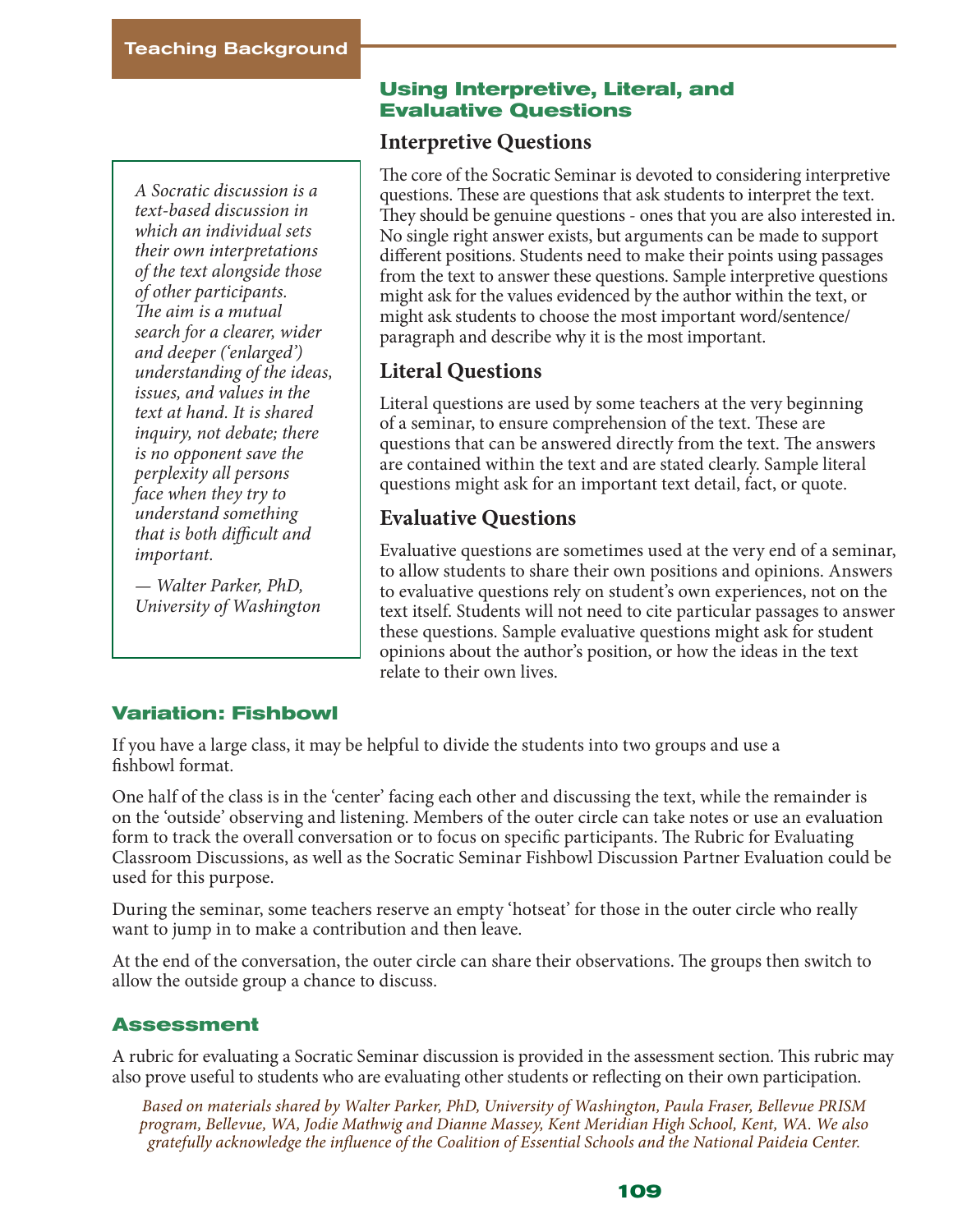*NAME\_\_\_\_\_\_\_\_\_\_\_\_\_\_\_\_\_\_\_\_\_\_\_\_\_\_\_\_\_\_\_\_\_\_\_\_\_\_\_\_\_\_\_\_\_\_\_\_\_\_\_\_\_\_\_\_\_\_ Date\_\_\_\_\_\_\_\_\_ Period\_\_\_\_\_\_\_*

## **Socratic Seminar Discussion Partner Evaluation**

|                                                                                                                                                                                                                                                                                                                                                       | Date and the contract of the contract of the contract of the contract of the contract of the contract of the contract of the contract of the contract of the contract of the contract of the contract of the contract of the c |
|-------------------------------------------------------------------------------------------------------------------------------------------------------------------------------------------------------------------------------------------------------------------------------------------------------------------------------------------------------|--------------------------------------------------------------------------------------------------------------------------------------------------------------------------------------------------------------------------------|
| 1) Record a check for each time your partner contributed in a meaningful way: _____ ____ ____ ____ ____                                                                                                                                                                                                                                               |                                                                                                                                                                                                                                |
| 2) On a scale of 1-5, with 5 being the highest, how well did your partner do at the following?                                                                                                                                                                                                                                                        |                                                                                                                                                                                                                                |
| ___ Analysis and Reasoning<br>Did your partner<br>Cite reasons and evidence for his/her statements with support from the text?<br>Demonstrate that they had given thoughtful consideration to the topic?<br>Provide relevant and insightful comments?<br>Demonstrate organized thinking?<br>Move the discussion to a deeper level?<br>Notes/Comments: |                                                                                                                                                                                                                                |
| <b>Discussion Skills</b><br>Did your partner<br>Speak loudly and clearly?<br>Stay on topic?<br>Tells directly to other otudents rether than the teacher?                                                                                                                                                                                              |                                                                                                                                                                                                                                |

Talk directly to other students rather than the teacher?

Stay focused on the discussion? Invite other people into the discussion?

Share air time equally with others (didn't talk more than was fair to others)?

*Notes/Comments:*

**Civility** Did your partner… Listen to others respectfully? Enter the discussion in a polite manner? Avoid inappropriate language (slang, swearing)? Avoid hostile exchanges? Question others in a civil manner? *Notes/Comments:*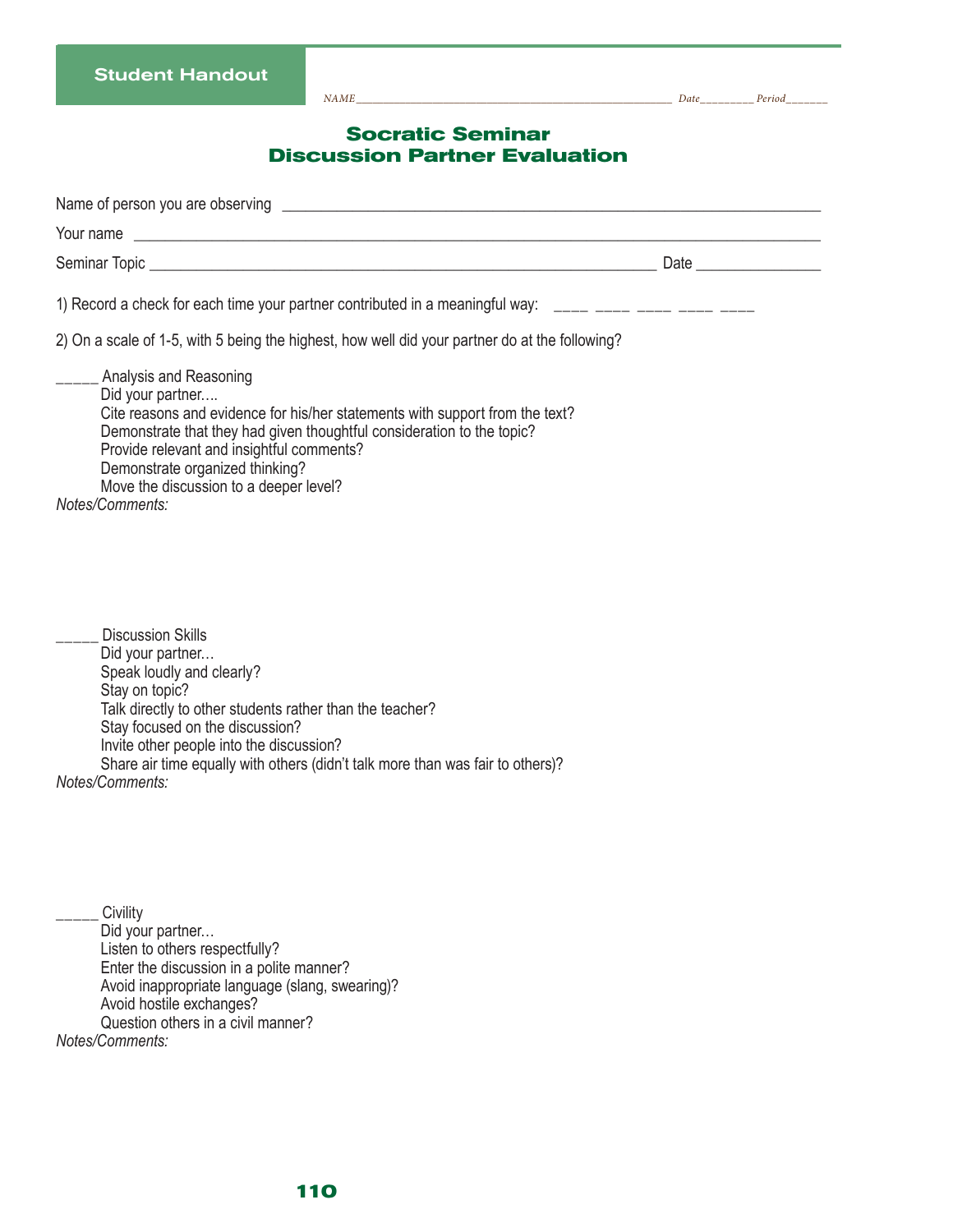## **Open-Ended Questions for a Socratic Seminar**

When preparing for a Socratic Seminar, write questions using these sentence frames to stimulate your thinking about the article(s) you read. Choose and complete 5 of the following:

• What puzzles me is…

• I'd like to talk with people about…

• I'm confused about...

• Don't you think this is similar to…

• Do you agree that the big ideas seem to be…